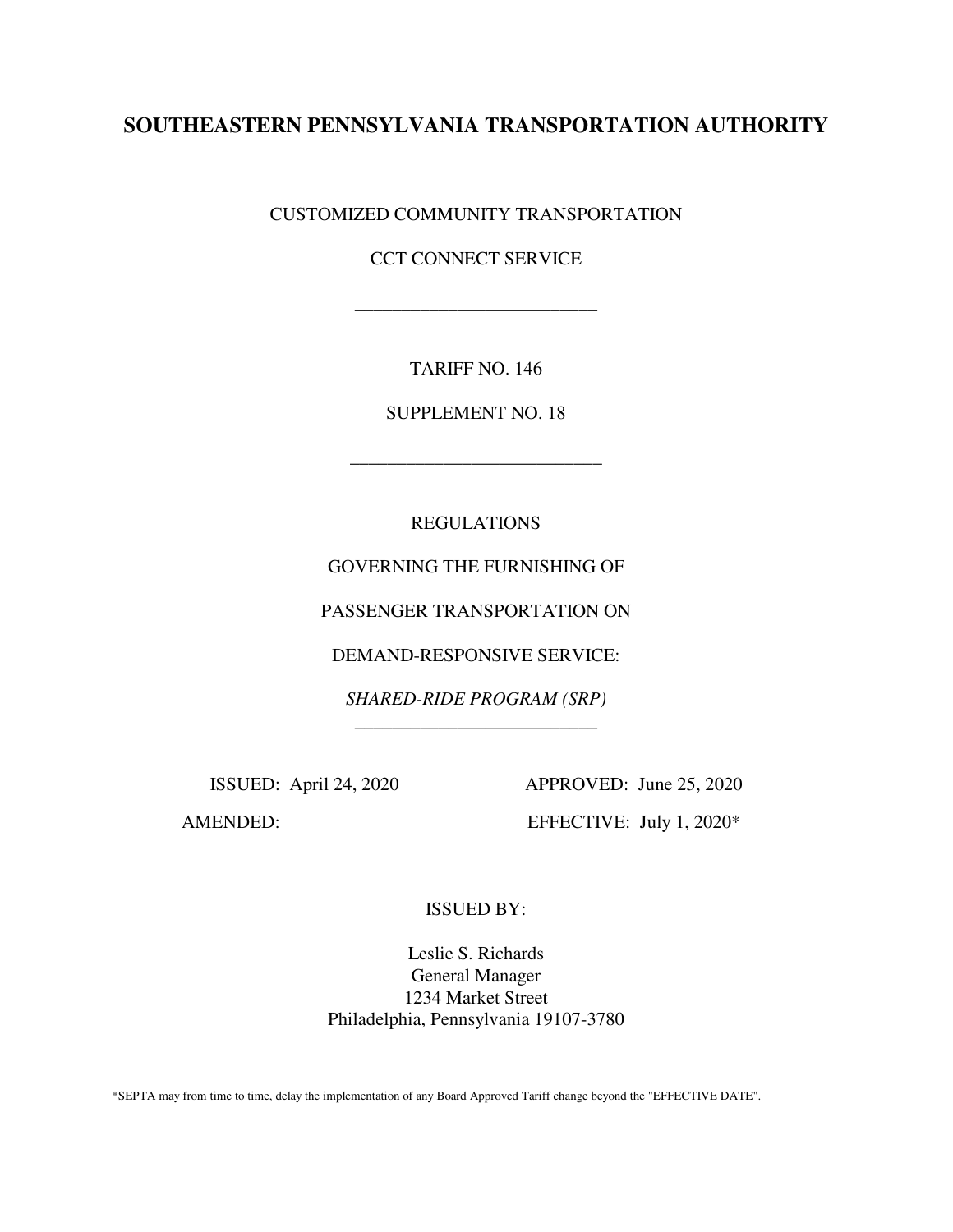## **CHANGES MADE BY THIS TARIFF**

- 1) Upon implementation of SEPTA Key all companion payment options will be defined at a later date.
- 2) Upon the implementation of SEPTA Key on CCT, changes will be made to the method of payment and passengers will be required to use a SEPTA Key CCT Card. If Travel Wallet funds are not preloaded on a SEPTA Key CCT Card, a cash payment is required.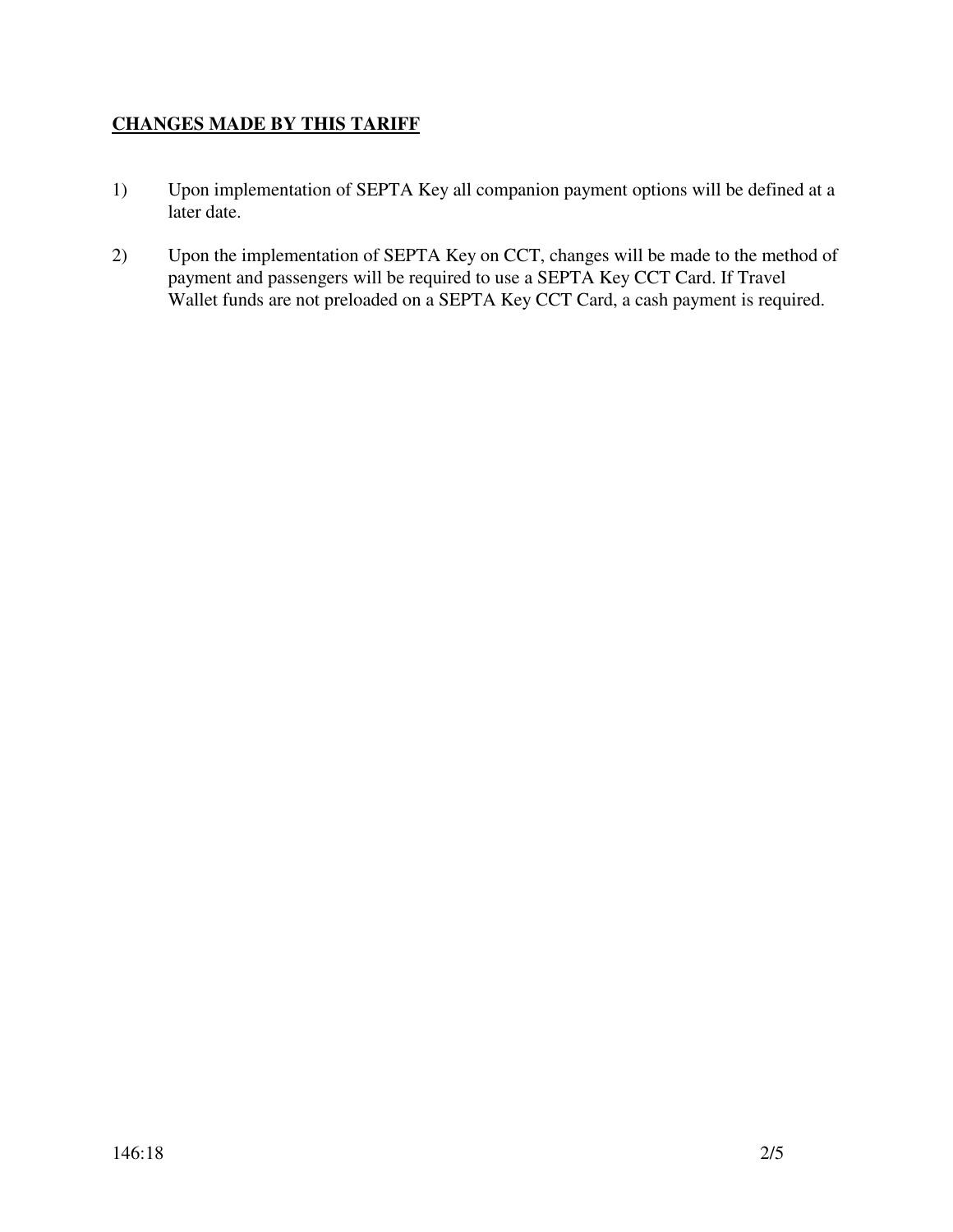#### **(A) DEFINITIONS**

- 1) **Paratransit** demand-responsive, ride-shared public transportation distinct from fixed guideway, regular fixed-route bus service, charter service and taxicab service, operating over the highway and street system. SEPTA Customized Community Transportation paratransit program--CCT CONNECT--is a coordinated, ride-shared, advance reservation service targeted at the transportation disabled and senior citizen market and operating on an unconstrained route and purpose basis.
- 2) **Shared-Ride Program** ride-shared demand-responsive service for senior citizens funded by the Pennsylvania Lottery and managed by a County Coordinator under an agreement with the Pennsylvania Department of Transportation and Pennsylvania Act 36 of 1991.
- 3) **Ride-sharing (or shared-ride) service -** coordinated or co-mingled demand-responsive service; public paratransit service in which passengers with different origins and/or destinations share the same vehicle, as opposed to exclusive-ride taxicab service.
- 4) **Escort** a person who rides at the request of the eligible patron in order to support his/her access to the system.

#### **(B) SHARED-RIDE FARES - SENIOR CITIZENS**

- 1) A FOUR DOLLARS AND TWENTY-FIVE CENTS (\$4.25) cash fare entitles a registered senior citizen (age 65 years or more) to a one-way trip from any point of origin to any point of destination within the service area. This fare is subject to the conditions of and dependent upon funding by the Pennsylvania Department of Transportation under Act 36 of 1991 (Shared-Ride Program). In the event that this funding is reduced or eliminated, the senior citizen fare provided in this tariff shall be proportionally increased or the program eliminated.
- 2) A THREE DOLLAR AND NINETY CENT (\$3.90) fare, each, entitles a group of three or more properly identified senior citizens to a one-way trip from any point of origin to any point of destination within the service area.
- 3) One (1) escort may accompany an eligible senior citizen or group from the same origin to the same destination at the same reduced fare as the eligible senior citizen--FOUR DOLLARS AND TWENTY-FIVE (\$4.25)--when accompanying an individual rider, or THREE DOLLARS AND NINETY CENTS (\$3.90) when accompanying a group of three or more.
- 4) Qualified senior citizen passengers must display a valid SEPTA CCT Shared-Ride Program Identification Card (upon implementation of SEPTA Key, passengers will be required to use a SEPTA Key CCT Card) in order to be eligible for the senior citizen fare. Identification cards may be used only by the person to whom issued, and must be kept in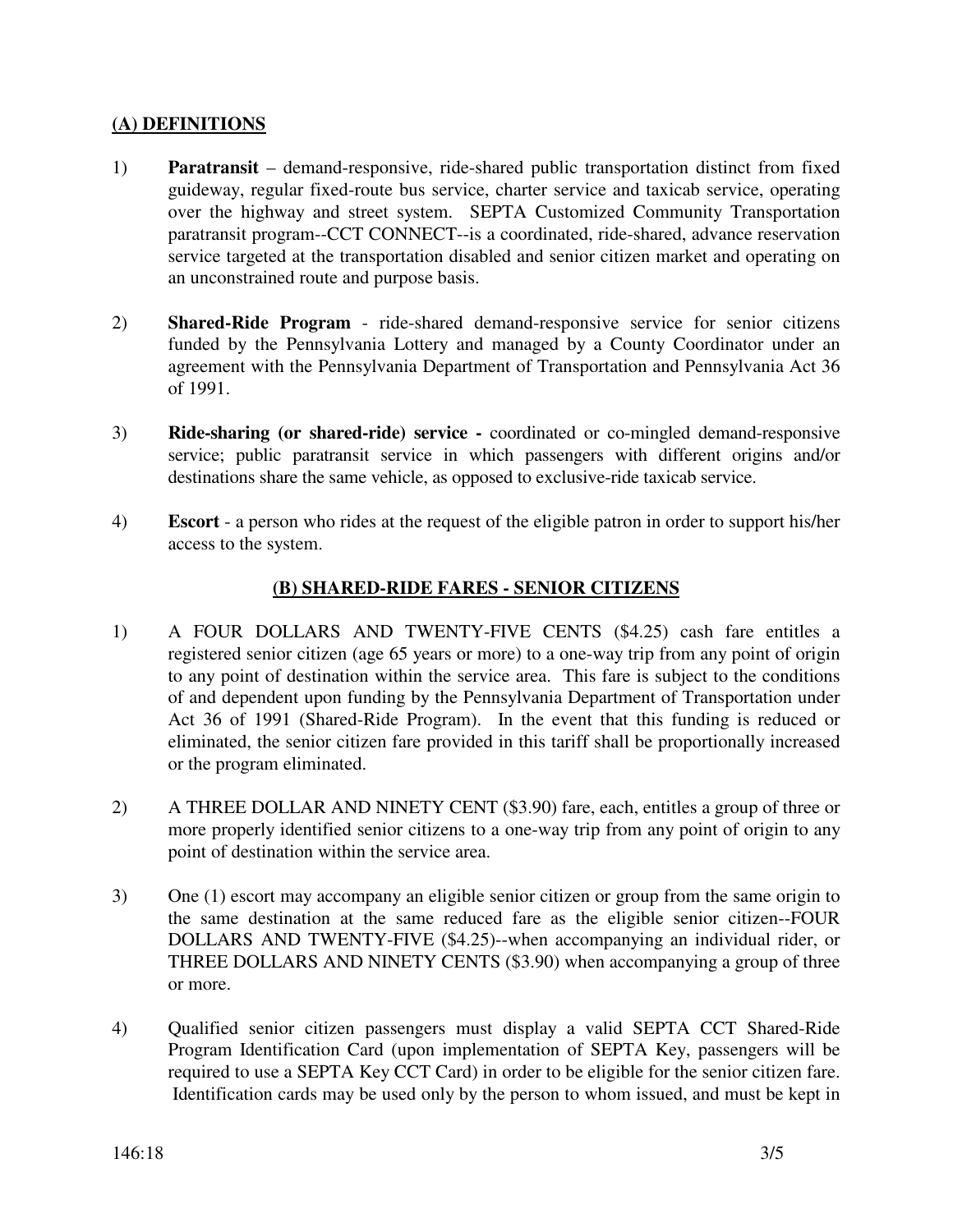possession of the senior citizen passenger during the entire trip. Upon request, the identification card holder must identify himself or herself to the satisfaction of the driver. When boarding and exiting, the passenger or his/her designate may be required to pass the identification card through a reading device where vehicle equipment is operable to do so.

- 5) Upon the implementation of SEPTA Key on CCT, changes will be made to the method of payment and passengers will be required to use a SEPTA Key CCT Card. If Travel Wallet funds are not preloaded on a SEPTA Key CCT Card, a cash payment is required.
	- a) SEPTA Key CCT Cards are subject to the same SEPTA Key Card fees found in Tariff No. 1 for lost, stolen or damaged cards.

# **(C) SHARED-RIDE FARES – GENERAL PUBLIC**

- 1) A TWENTY EIGHT DOLLAR AND THIRTY-THREE CENT (\$28.33) cash fare entitles a rider to a one-way trip from any point of origin to any point of destination within the service area. The cash fare is collected by the vehicle operator.
- 2) A TWENTY-SIX DOLLAR (\$26.00) cash fare entitles a person riding as part of a group of three or more riders to a one-way trip from any point of origin to any point of destination within the service area. The cash fare is collected by the vehicle operator.

# **(D) SERVICE AREA**

#### **Philadelphia County Shared-Ride Program**

SEPTA CCT CONNECT Shared-Ride Program service will be provided on a ride-shared, advance-reservation basis anywhere within the city limits of Philadelphia and extending outward three miles into designated portions of Bucks, Delaware and Montgomery Counties, as described below and more particularly described in the appended map.

- a) BUCKS COUNTY: The service area includes portions of the Townships of Bensalem, Bristol, Lower Southampton, Northampton, and Upper Southampton.
- b) DELAWARE COUNTY: The service area includes portions of the Townships of Darby, Springfield, Tinicum, and Upper Darby.
- c) MONTGOMERY COUNTY: The service area includes portions of the Townships of Abington, Cheltenham, Lower Merion, Lower Moreland, Plymouth, Springfield, Upper Moreland, and Whitemarsh.